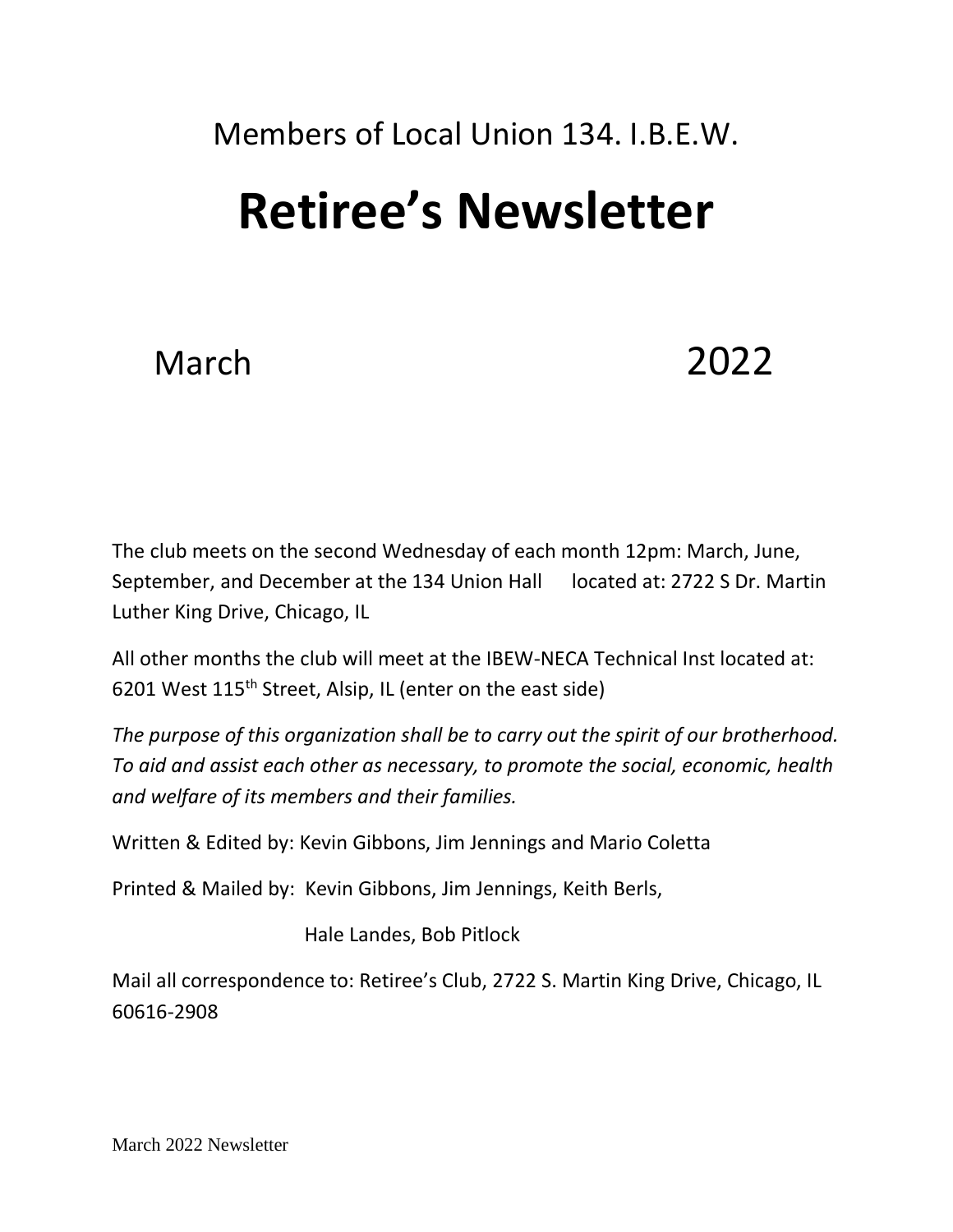## **From the Podium**

Farethell, my term as President of the Retiree Club is coming to a close this month, and my best to the next President and Officers.

 I want to thank my fellow Officers and Executive Board Members for all their support these past two years, especially when I really needed it. It was a strange term of office with the virus interrupting meetings and activities, but we continued to meet as the Executive Board every month to keep the continuity of the Club. We are now back to normal Club meetings and activities with robust membership and healthy treasury.

 In closing, the most difficult part of the job was losing fellow Club members, Louie Rodriquez, Rich Connolly and Rich Sipple. Anyway, I will see you guys at meetings and events.

In Brotherhood Jim Jennings

FYI: Misericordia will have a St Patrick Day party and lunch on Saturday, March 12, 2022 at Local 134 Union Hall. Information call Jim at (773-343-9225) Thank you in advance for your support!!!!  **February 9, 2022 Speaker**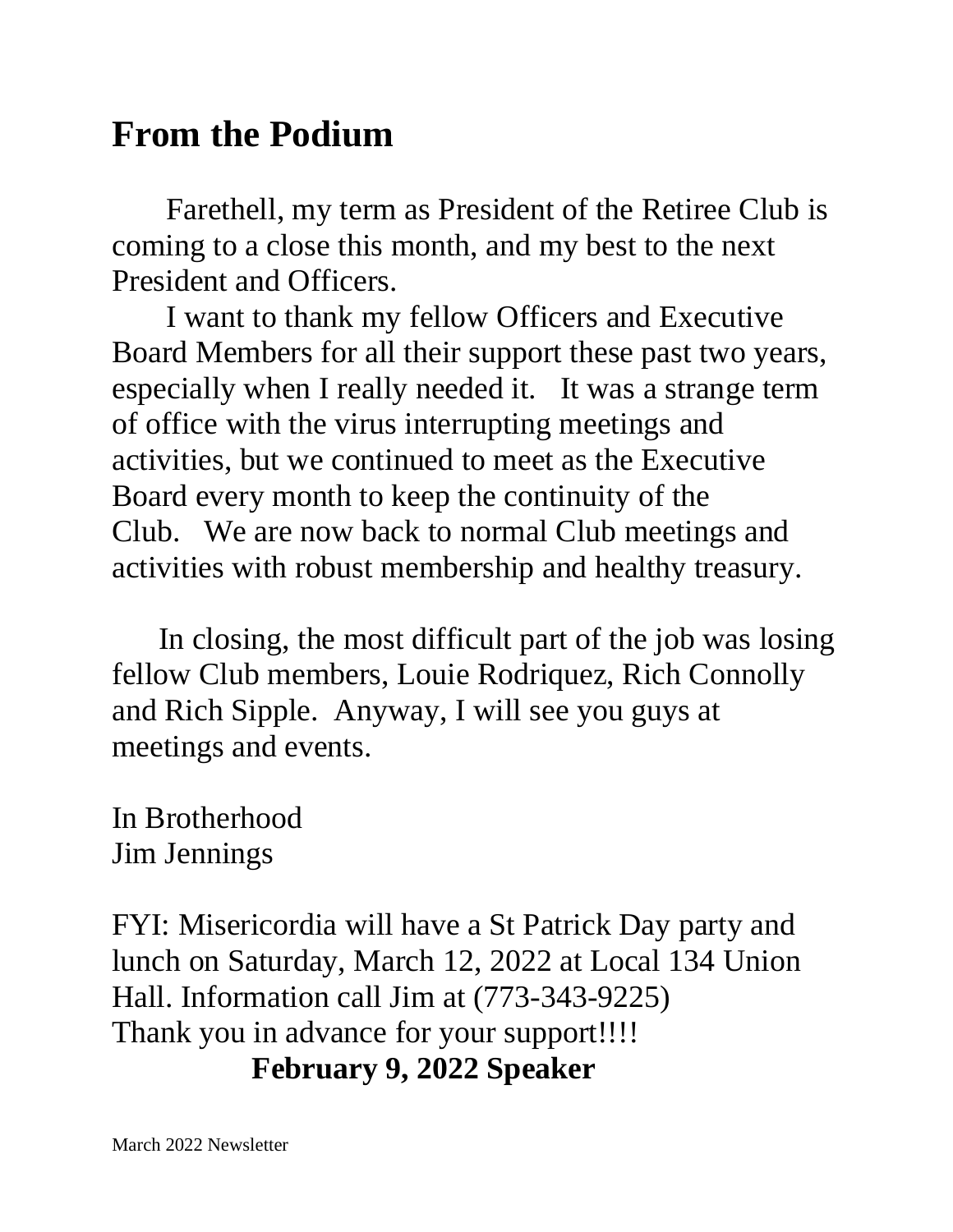Local #134 Retiree's Cub member Russell Ponder (Local 134's first African American Apprentice Teacher) was our speaker this month. Information for his thesis of labor leader Michael Boyle was available at the Newberry Library of Black History. Mike was Business Manager of Local 134 for 39 years. The first African American electrician in Local 134 was Samuel Taylor in 1919, he was treated badly until Mike Boyle accepted his application. Taylor in 1922 became the first African American electrical contractor. Taylor Electric is still here today. Mike Boyle, among other things was also responsible for keeping Local 134 alive financially.

 The Local's first African American Business Representative was Herman Washington. Jimmy Moore was our second. In 1943 a group of African American electricians formed the Bob Brooks Paterson Club. They were electrical contractors on the south side of Chicago. They received a State Charter Union and became Local 134 members. The Electrical Journal mentions African American Journeyman Dave Jones as the first to complete the apprentice program. He was in the Paterson Club. In 1952 Ralph Thompson the Local 134 Apprentice coordinator had to hide Dave from the Principal of Washburne at Division and Sedgwick. Dave Jones graduated and the Principal never knew.

Mario Coletta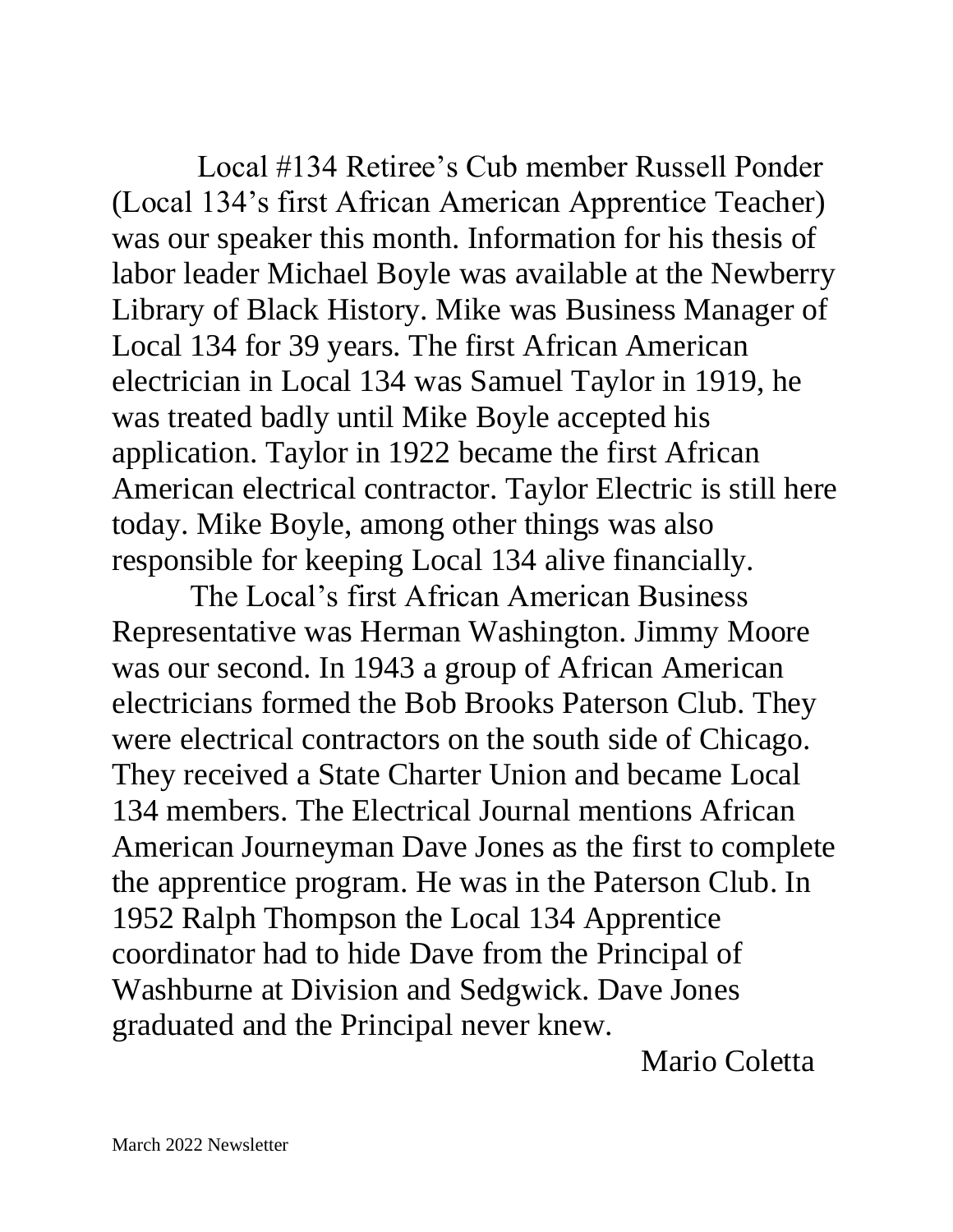### **IN MEMORIAM**

Frank L Balaja Stanley R Krasnodebski Gennaro Barbato II Howard W Lodding Clarence Brooks Jr Miguel A Lopez Theodore G Callas Brian J Maigler Ramond V Centanni John McMurray James C Cohara Frank T Nelson Eloritt Coleman David Pecanac Joseph R Creaney **\*Richard J Polyak \*Lawrence K Doody** Ernest J Ponsolle Joseph L Garcia **\*Edwin S Rhodes \*Timothy R Geldmyer** Laurence B Ries Hugh J Genualdi Robert Tears Paul W Helm John V Trofimuk James P Hoey Donald G Volkman John E Ivers Nick Weston James Kantor

 Our condolences to the families of Retiree's Club Members: Lawrence K Doody Timothy R Geldmyer Richard J Polyak Edwin S Rhodes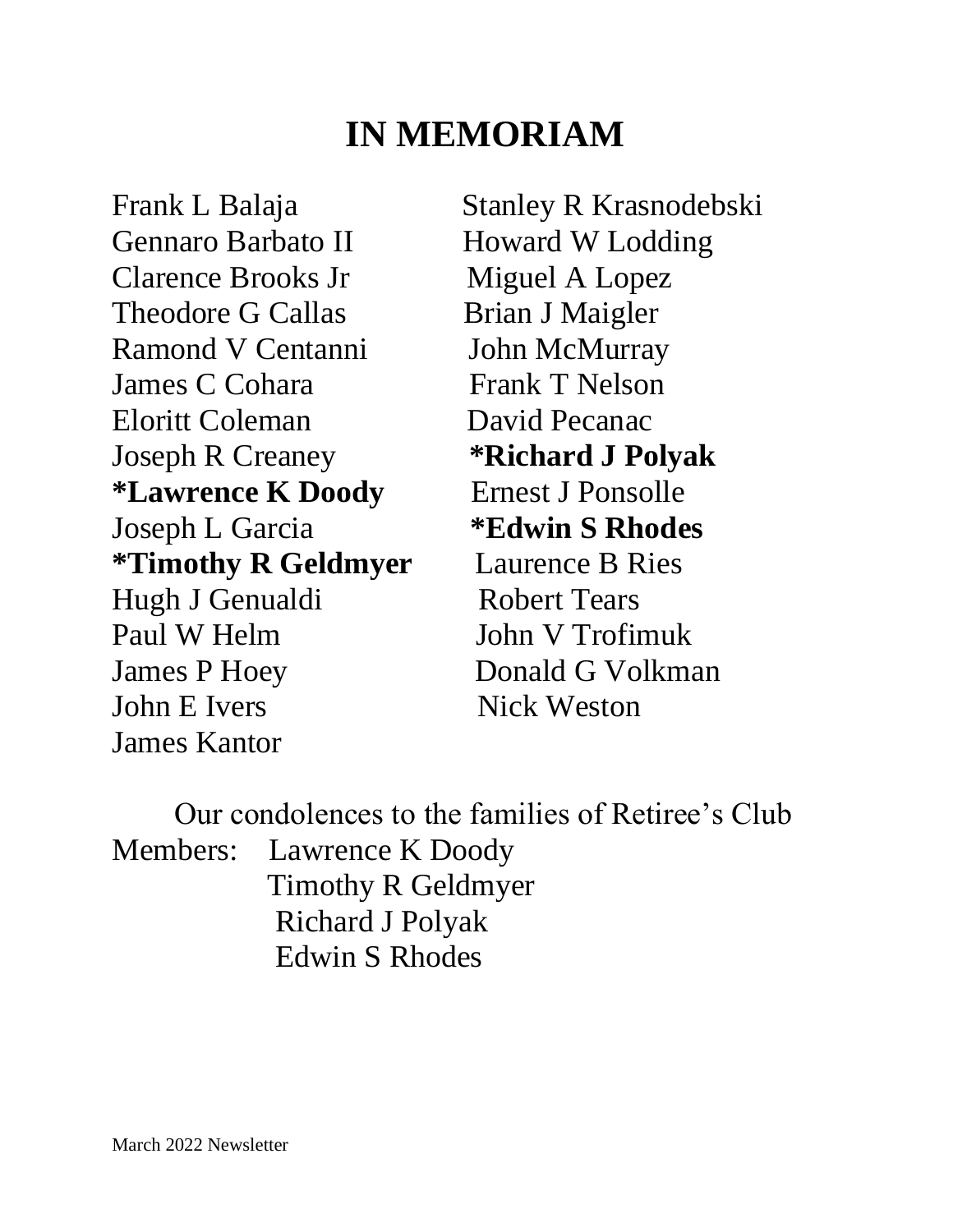#### **The King and** I

The King and I is the story of British tutor Anna

Leonowens and the King of Siam.

It is a tale exploring the historical intricacies of class,

race and politics of 1862.

Rogers and Hammerstein songs include:

*"Shall We Dance" and "Getting to Know You"*

- Date: **May 19, 2022**
- Cost: \$70 dollars per person
- Time: Lunch served at 11:30 AM

Play follows at 1:30 PM

Place: Drury Lane Playhouse

100 Drury Lane, Oakbrook Terrace, Il

630-530-8300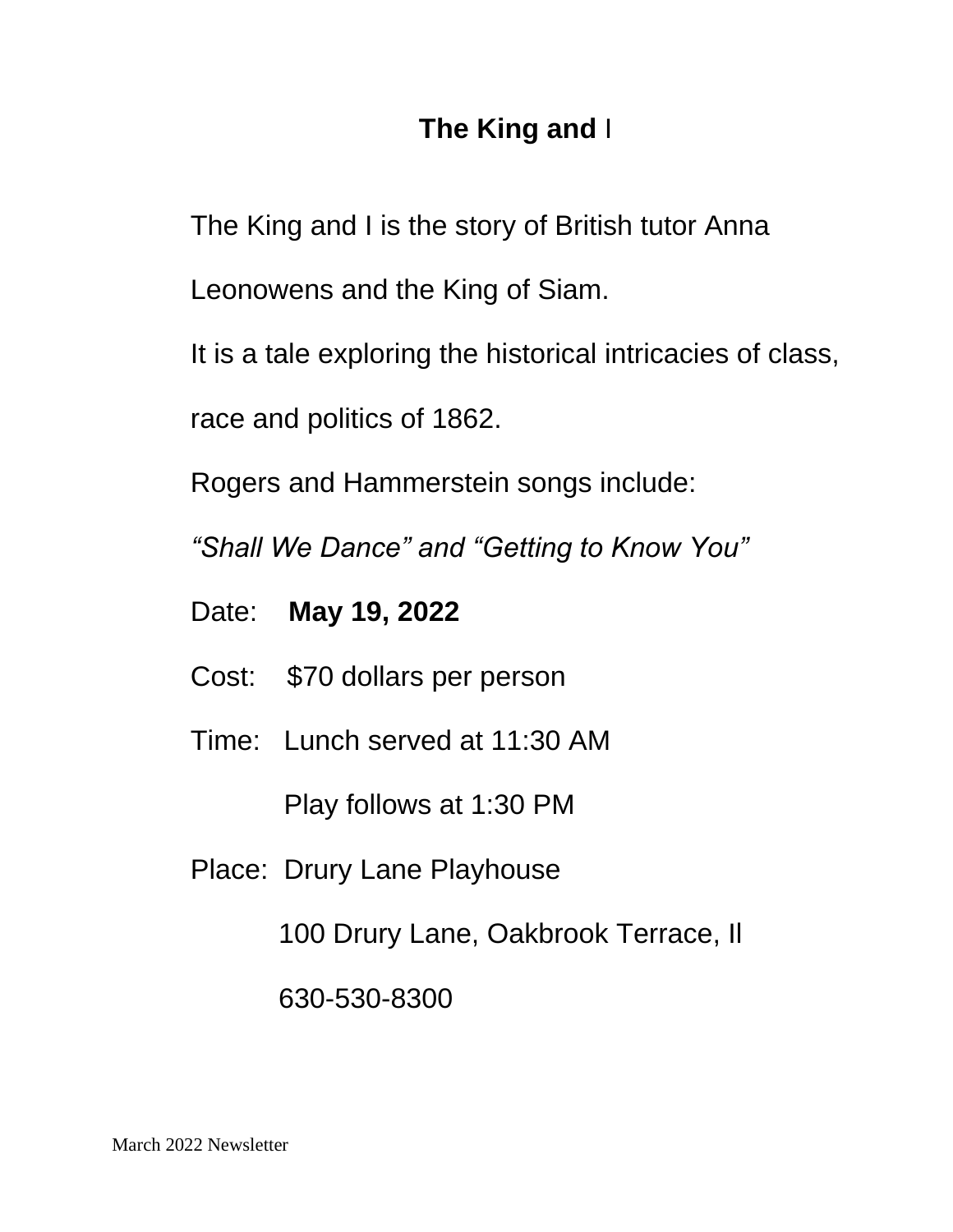#### **The King and I**

#### **Menu**

First Course: Tomato Basil Soup

Entrees (choice of one):

\_\_\_\_\_\_Chicken Cacciatore

Lemon and Herb Crusted Cod

\_\_\_\_\_\_Vegetable Linguine with zucchini, yellow squash, broccoli, peas, tomatoes, basil, Pomodora sauce. Desert: Bread Pudding

| Name: |  |
|-------|--|
|       |  |

Phone Number: \_\_\_\_\_\_\_\_\_\_\_\_\_\_\_\_\_\_\_\_\_\_\_

Guest(s) \_\_\_\_\_\_\_\_\_\_\_\_\_\_\_\_\_\_\_\_\_\_\_\_\_\_\_\_\_

The check should be made payable to:

"Retired Members of Local Union #134 IBEW"

**April 28, 2022** is the last day for checks and reservation forms to be received by:

Jim Martin (708-848-1833)

633 N Harvey Ave.

Oak Park, Illinois 60302